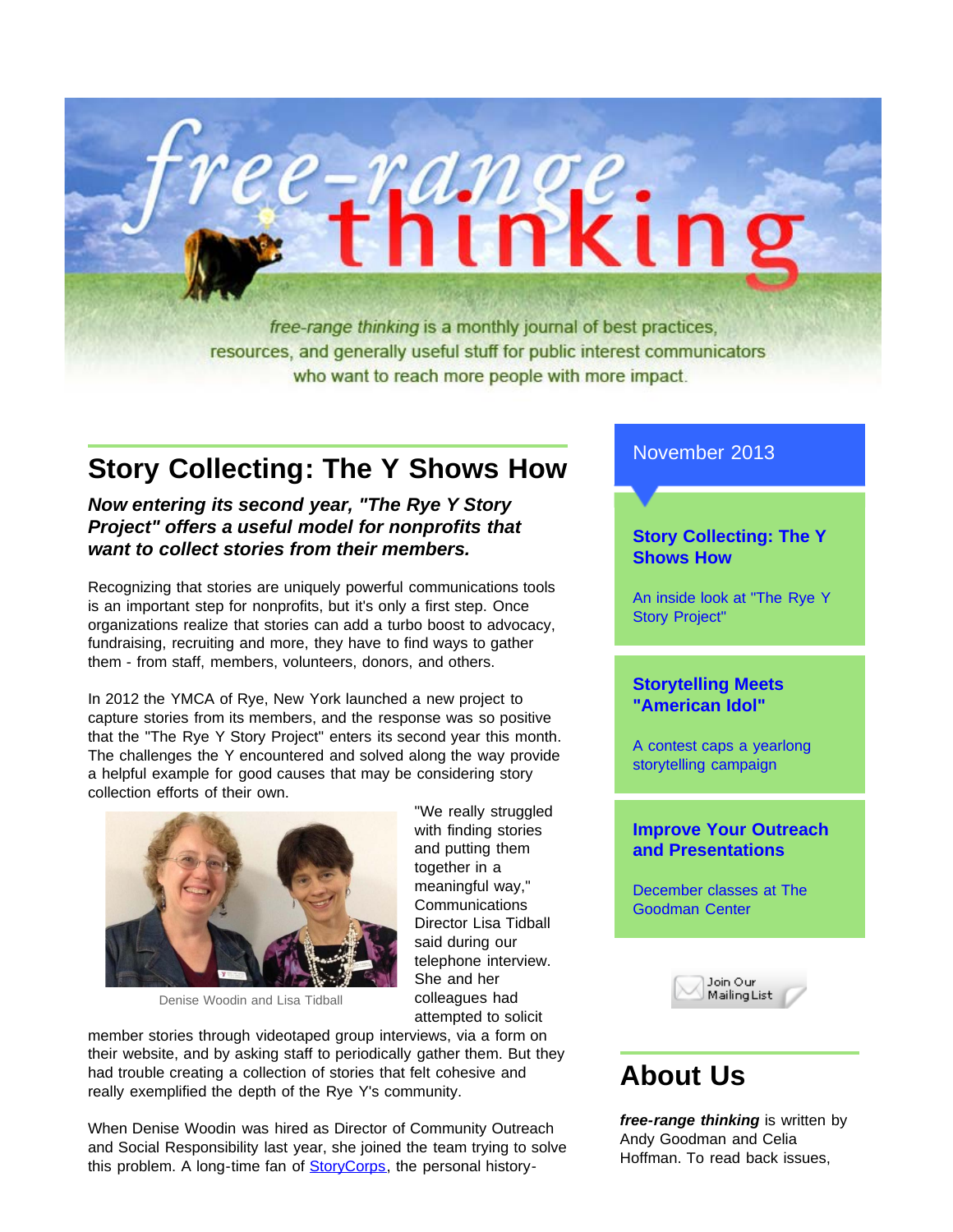collecting project, Woodin thought the method of one-on-one, inperson interviewing might be the key to drawing out the members' stories the Rye YMCA sought to uncover.

Woodin, Tidball and additional staff members formed a committee to create an event solely focused on story collection via one-on-one interviews. They ultimately decided to hold the event over a three-day period and to call it "Voices of the Community: The Rye Y Story Project." A select group of staff members were asked to conduct the interviews and were briefly trained on interviewing techniques.

To prime the Y's members for this first-time project, the committee used several tactics. Ten days prior to the event, details were posted on the Rye YMCA's website, and as members passed the front desk they were handed a flyer detailing both when and why their stories would be collected. Additionally, Tidball interviewed several staff members and posted their stories at the front desk - each accompanied by a picture - to give members a better sense of what the project would entail.

Everything was in place for the event except one crucial aspect: where the interviews would be conducted. The committee wanted a location that would be highly visible but would also create a sense of privacy for the storytellers. A member of the maintenance staff suggested standing gym mats on their sides and bending them into three-sided compartments. Once a small table and two chairs were put inside the gym mat "story booths," the project was ready to commence.

Though the event was cut short a day due to Hurricane Sandy, it was still a great success. "I was surprised how easy it was to interview people. Right away, members really opened up and talked earnestly about themselves," Tidball said. "They stepped into the booth because they



The Rye YMCA "story booth"

wanted to tell their story," Woodin added. (You can read some of the 27 stories that were collected [here](http://r20.rs6.net/tn.jsp?e=001WuZxpAwTB7-ziZjEV-60RcD2u3YONHQ3Bx74Zq9ql6IKOWgP3opT67IVKr5exvIw5aPlyGwwZp20Rl-us9bfHJV75nD_LfPz2QlrJ4BEMZPcKBZUCPJ-3B6dUIExNsnTj4I9X4d-x5pGwZeTX1-9ky7ljHpu_O-Xn-R5AL4kxXsw8wVpU_Ej7A==)).

Ultimately, collecting the stories was only part of the Rye YMCA's goal. The other part was sharing, and to do this, the committee set up an exhibit of stories and pictures throughout the halls of the facility. Viewing the stories as a collection helped people to fully appreciate the wide and continuing impact that the Rye YMCA has. "When we eventually exhibited the stories, people stopped and really read them. There was a buzz in the hallways. I think it really got people thinking about how special our community is," Woodin said. "It helped our members form new connections with each other. After reading someone's story, if you saw them in the hallway, you felt like you knew them a little bit better," said Tidball.

As the Rye Y Story Project enters year two, Woodin and Tidball are excited both to collect and display more stories. "We could throw out statistics all day long, but it doesn't mean the same thing as the intangibles--the person who ran their first triathlon as a member here,

download free publications, and to learn more about our work, please visit [www.thegoodmancenter.com.](http://r20.rs6.net/tn.jsp?e=001WuZxpAwTB7-ziZjEV-60RcD2u3YONHQ3Bx74Zq9ql6IKOWgP3opT67IVKr5exvIw5aPlyGwwZp29psjdjvBrY7XhOevh9APjVe2sqGrnBII24gxGsp3eLg==)

To reach Andy directly, please call (323) 464-3956 or send an email to [andy@thegoodmancenter.com](mailto:andy@thegoodmancenter.com)



To subscribe to this newsletter, [click here.](http://visitor.constantcontact.com/email.jsp?m=1102308246799&id=preview) To unsubscribe, [click](http://visitor.constantcontact.com/manage/optout/preferences?v=001dCD0S6IuBsbAEeMyDd4ChQHqtyAE5clfQ56yVqs5KYxadicEFONHNg%3D%3D&id=preview) [here.](http://visitor.constantcontact.com/manage/optout/preferences?v=001dCD0S6IuBsbAEeMyDd4ChQHqtyAE5clfQ56yVqs5KYxadicEFONHNg%3D%3D&id=preview)



#### **The Goodman Center**

444 North Larchmont Blvd., Ste.102 Los Angeles, CA 90004 323.464.3956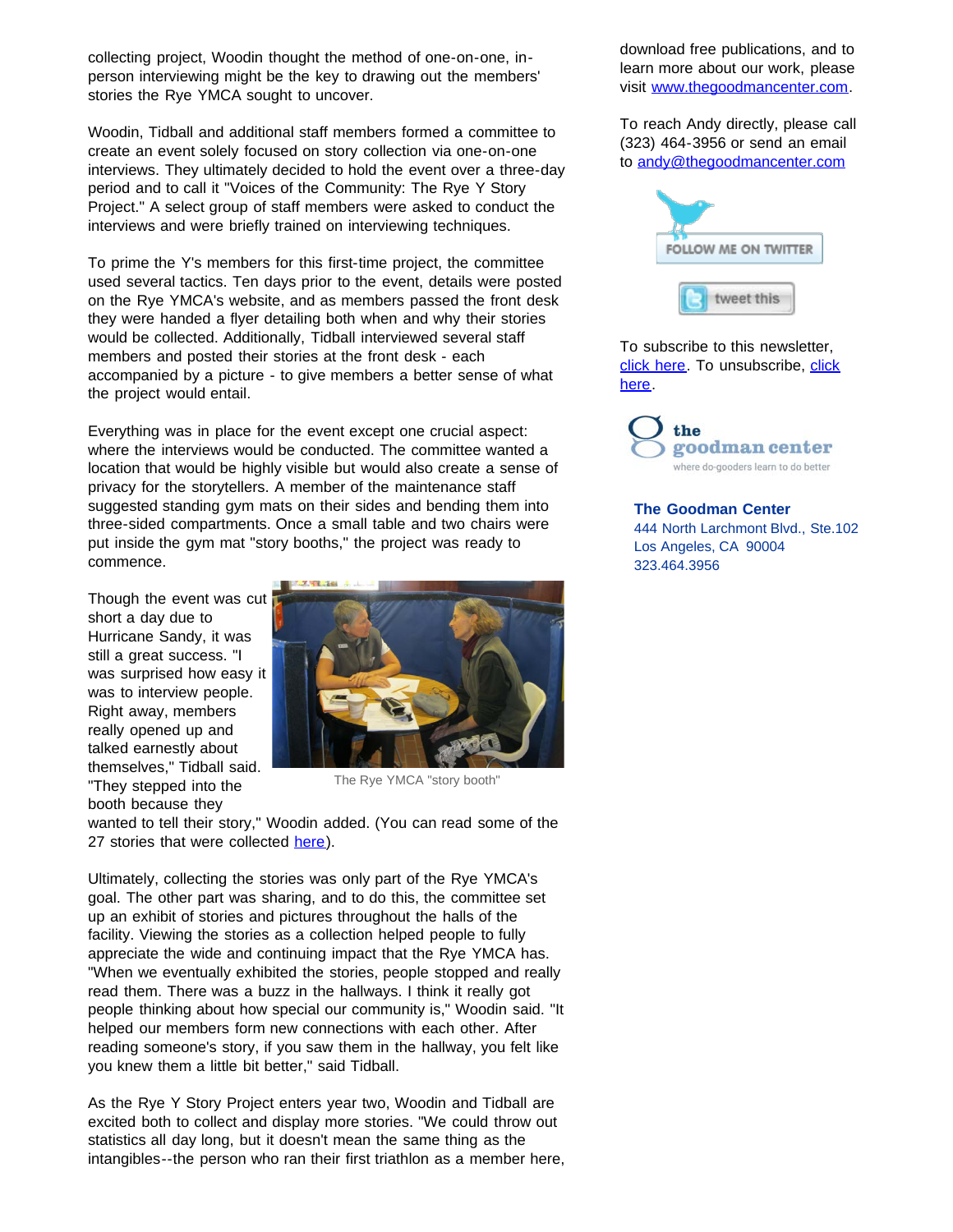*[^ back to top](#page-0-2)*

# <span id="page-2-0"></span>**Storytelling Meets "American Idol"**

## *The Alliance for Children and Families celebrates a year of collecting stories with "Telling Your Stories Idol".*

At its annual conference in October 2012, the [Alliance for Children and Families](http://r20.rs6.net/tn.jsp?e=001WuZxpAwTB7-ziZjEV-60RcD2u3YONHQ3Bx74Zq9ql6IKOWgP3opT67IVKr5exvIw5aPlyGwwZp1zbAk4_H2mMpNACQxu3Q6QAeRS4x-dIlE=) kicked off a yearlong campaign to collect stories illustrating the positive impact of their members' work.

When ACF and its members reconvened last month in Minneapolis, they celebrated this initiative with a live competition styled after "American Idol." Three finalists were selected from dozens of entries submitted by member organizations, and the winning stories were read on stage during a conference luncheon by their authors, Katie Todd (East End House), Nancy Kortemeyer (Beech Brook), and Joy Leveen (Child and Family Resources, Inc.).



The "Idol" finalists display their prizes

The grand prize winner selected by audience members who voted by text - was Nancy Kortemeyer, who received a check for \$1,000 and a scholarship to any class at The Goodman Center. You can see all three stories (and the entire 45-minute ceremony, starring yours truly as Ryan Seacrest) [here](http://r20.rs6.net/tn.jsp?e=001WuZxpAwTB7-ziZjEV-60RcD2u3YONHQ3Bx74Zq9ql6IKOWgP3opT67IVKr5exvIw5aPlyGwwZp0BeO9GxKfTOmSm-KtJu6_l5Wml6RUgxOMTC6I81HxPK3BqNhi656ramR_B5KJ2DaA=).

*[^ back to top](#page-0-2)*

# <span id="page-2-1"></span>**Improve Your Outreach and Presentations**

*Sign up now for December webinars at The Goodman Center.*

**Strategic Communications: Cutting Through the Clutter** shows how three classic public interest campaigns engaged and motivated their target audiences and achieved remarkable results. In reviewing these success stories, we'll cover:

- The basics of framing
- Message creation and delivery
- An easy-to-use template for campaign design

Classes will be held on December 12th and 19th from 11a-12n PT (2-3p ET) each day. Tuition is \$250 per student and discounts are available for organizations that register 3 or more students. Learn more and register at [The Goodman Center.](http://r20.rs6.net/tn.jsp?e=001WuZxpAwTB7-ziZjEV-60RcD2u3YONHQ3Bx74Zq9ql6IKOWgP3opT67IVKr5exvIw5aPlyGwwZp29psjdjvBrY7XhOevh9APjVe2sqGrnBIIhSpmBVRlE-6YnEkfzhbn-UkFep7BNos1AsOsjoPqQK7JnF23MglPj4ippEfaFxfbXX_nuH-ATdPW3PWOJ9-jrd6WvGIG5wWmUOhjzvjK-xw==)

**Why Bad Presentations Happens to Good Causes** is a two-hour online class designed to help presenters at all levels, from newbies to seasoned veterans. Curriculum in this webinar includes:

- The three most common characteristics of excellent presentations
- The five most frequent mistakes (and how to avoid them)
- How to structure presentations to ensure your audience learns more
- Why PowerPoint should never be used as a presentation and a handout
- Techniques to help you deliver talks with greater confidence